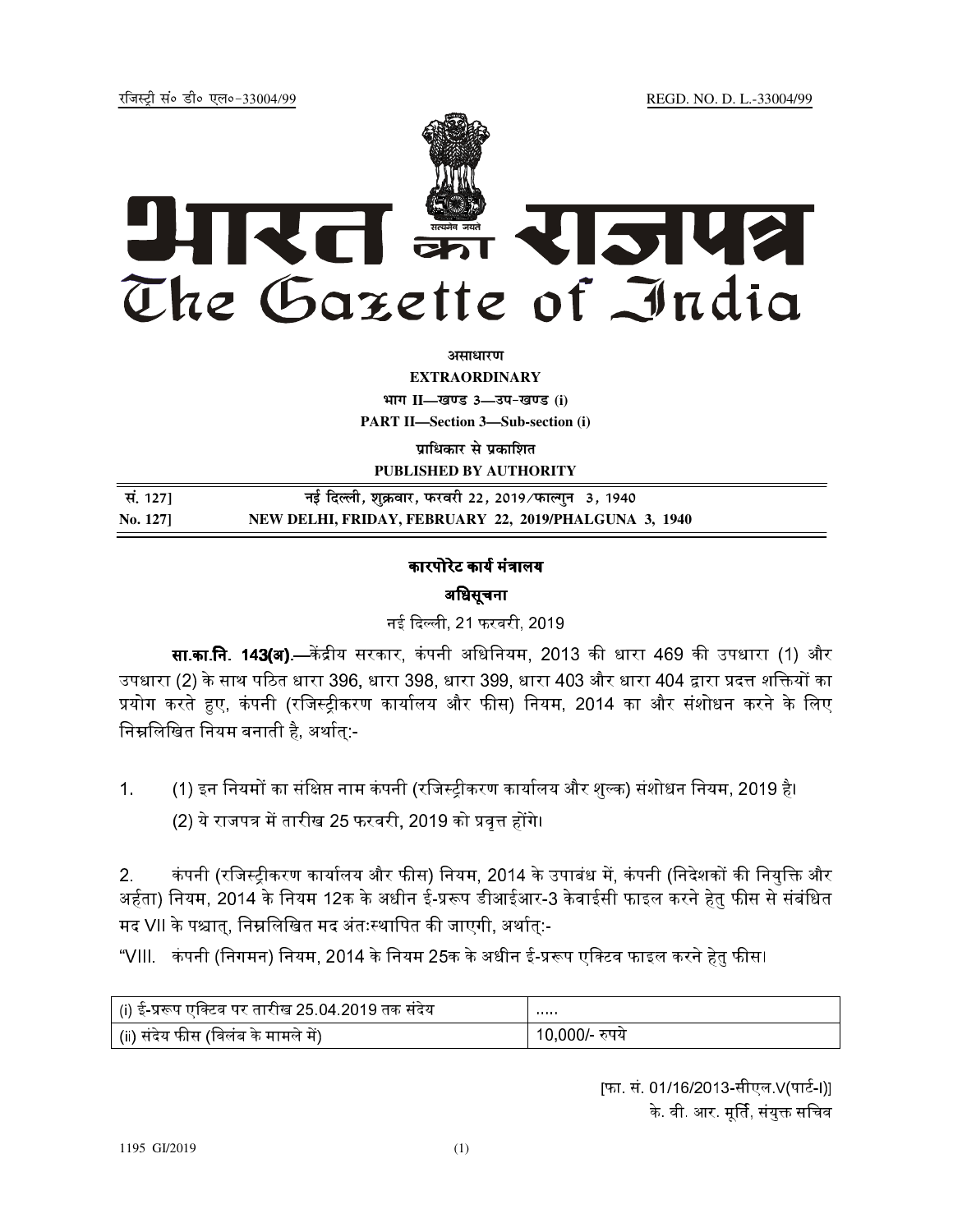**टिप्पण:** मूल नियम भारत के राजपत्र, असाधारण, भाग II, खंड 3, उपखंड (i) में अधिसूचना संख्या सा.का.नि. 268(अ) तारीख 31 मार्च. 2014 द्वारा प्रकाशित किए गए थे तथा तत्पश्चात निम्नलिखित द्वारा संशोधित किए गए –

| क्र. सं        | अधिसूचना संख्या | अधिसूचना की तारीख |
|----------------|-----------------|-------------------|
| 1.             | सा का नि 297(अ) | 28 04 2014        |
| 2.             | सा का नि 122(अ) | 24 02 2015        |
| 3 <sub>1</sub> | सा का नि 438(अ) | 29 05 2015        |
| $\overline{4}$ | सा का नि 493(अ) | 06 05 2016        |
| 5 <sub>1</sub> | सा का नि 48(अ)  | 20 01 2018        |
| 6.             | सा का नि 435(अ) | 07 05 2018        |
| 7 <sup>1</sup> | सा का नि 616(अ) | 05 07 2018        |
| 8              | सा का नि 797(अ) | 21 08 2018        |
| 9              | सा का नि 905(अ) | 20 09 2018        |

## **MINISTRY OF CORPORATE AFFAIRS NOTIFICATION**

New Delhi, the  $21<sup>st</sup>$  February, 2019

**G.S.R. 143(E).—** In exercise of the powers conferred by sections 396, 398, 399, 403 and 404 read with sub-sections (1) and (2) of section 469 of the Companies Act, 2013 (18 of 2013), the Central Government hereby makes the following rules further to amend the Companies (Registration Offices and Fees) Rules, 2014, namely:—

- 1. (1) These rules may be called the Companies (Registration Offices and Fees) Amendment Rules, 2019.
	- (2) They shall come into force with effect from  $25<sup>th</sup>$  February, 2019.

 2. In the Companies (Registration Offices and Fees) Rules, 2014, in the Annexure, after item VII relating to Fees for filing e-Form DIR-3 KYC under rule 12A of the Companies (Appointment and Qualification of Directors) Rules, 2014, the following item shall inserted, namely:-"VIII. FEE FOR FILING e-Form ACTIVE under rule 25A of the Companies (Incorporation) Rules, 2014.

| (i) Fee payable till $25.04.2019$ on e-form ACTIVE | $- - - -$ |
|----------------------------------------------------|-----------|
| (ii) Fee payable (in delayed case).                | Rs.10.000 |

[F. No. 01/16/2013-CL-V (Pt-I)]

K. V. R. MURTY, Jt. Secy.

**Note :** The principal rules were published in the Gazette of India, Part II, Extraordinary, Section 3, Sub-section (i) *vide* number G.S.R. 268(E), dated the 31<sup>st</sup> March, 2014 and subsequently amended by:—

| Serial              | <b>Notification Number</b> | <b>Notification Date</b> |
|---------------------|----------------------------|--------------------------|
| Number              |                            |                          |
|                     | G.S.R. 297(E)              | 28-04-2014               |
| $\mathcal{D}$<br>Ζ. | G.S.R. 122(E)              | 24-02-2015               |
| J.                  | G.S.R. 438 (E)             | 29-05-2015               |